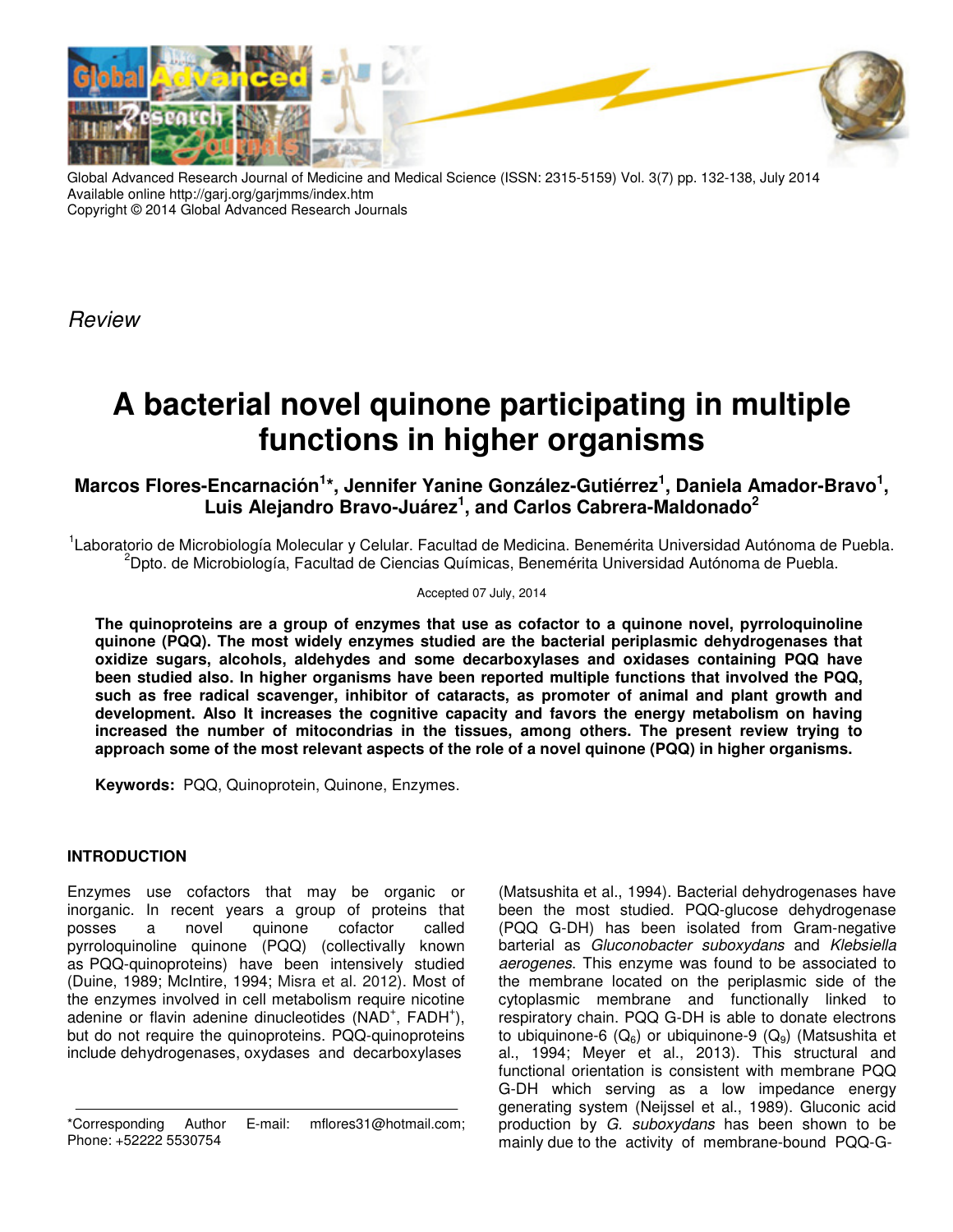

**Figure 1.** Structure of PQQ.

DH. This enzyme has been found in wide variety of Gram-negative bacteria including facultative anaerobes such as enteric and strictly aerobic bacteria such as Pseudomonas sp. as well as acetic acid bacteria (Matsushita et al., 1994; Meyer et al., 2013). PQQ cytochrome-c alcohol dehydrogenase (PQQ A-DH) isolated from Gluconacetobacter aceti and other bacteria is a membrane enzyme and contain membrane-bound cytochrome-c and PQQ (Matsushita et al., 1990; Matsushita et al., 1992). In G. polyoxogenes the enzyme contains one mole of PQQ together with three moles of heme C, per mole of enzyme complex (Matsushita et al., 1994). PQQ A-DH is an oxidative alcohol-system of acetic acid bacteria that plays a main role in vinager production (Ameyama et al., 1991; Duine, 1989; Flores et al., 2004; Goodwin et al., 1998; Matsushita et al., 1994).

On other hand, PQQ was first obtained by denaturing the enzyme methanol dehydrogenase (M-DH) (Anthony et al., 1994). Many bacteria produce it in large quantities and excrete it (Matsushita et al., 1994). The amount of excreted PQQ can range from 1 micrograms/mL to 1 mg/mL, depending on the composition of the growth media (McIntire, 1994; Misra et al., 2012). The C-5 position of PQQ carbonyl group is very reactive and susceptible to nucleophilic attack (Figure 1) (Anthony, 1996). PQQ forms very stable complexes in the presence of benzylamine, hydroxylamine, hydrazine, phenylhydrazine and semicarbazide, acetone, aminoguanidine, urea, o-phenylenediamine, sulfite, malononitrile and  $Cu^{2+}$ ,  $Ca^{2+}$  and  $Mg^{2+}$  ions. With strong acids, PQQ promotes the formation of a lactone (Gong et al., 2012; Ohshiro and Itoh, 1993). PQQ knowledge in bacteria is widespread, however little is known about the function of PQQ in higher organisms. This review shows the most relevant aspects of the involvement of a bacterial novel quinone cofactor (PQQ) participants in multiples functions in higher organisms.

#### **Bacterial PQQ-dependent enzymes**

In the past 30 years, many new cofactors have appeared on the biochemical scene. In the late 70´s various proteins were found containing PQQ (McIntire, 1994). The PQQ-quinoproteins cover a wide range of bacterial dehydrogenases, oxidases and decarboxylases (Matsushita et al., 2002). The first case found was methanol dehydrogenase isolated from Methylobacterium extorquens (Table 1) (Avezoux et al., 1995). Table 1 shows some examples of the PQQ-containing enzymes (including dehydrogenases and oxidases) that have been found in bacteria (Ameyama and Adachi, 1982; Anthony, 1993; Attwood et al., 1991; Chan and Anthony, 1991; Flores et al., 1999; Flores et al., 2004; Galar and Boiardi, 1995; Hommel and Kleber, 1990; Matsushita et al., 1990; Van der Meer et al., 1989). In the case of dehydrogenases, they oxidize a wide variety of alcohols, aldehydes, organic acids and sugars. They are present in the periplasmatic membrane side of Gram-negative bacteria. These enzymes are important because they are involved in substrate oxidation from outside the cell and apparently the process is coupled to the respiratory chain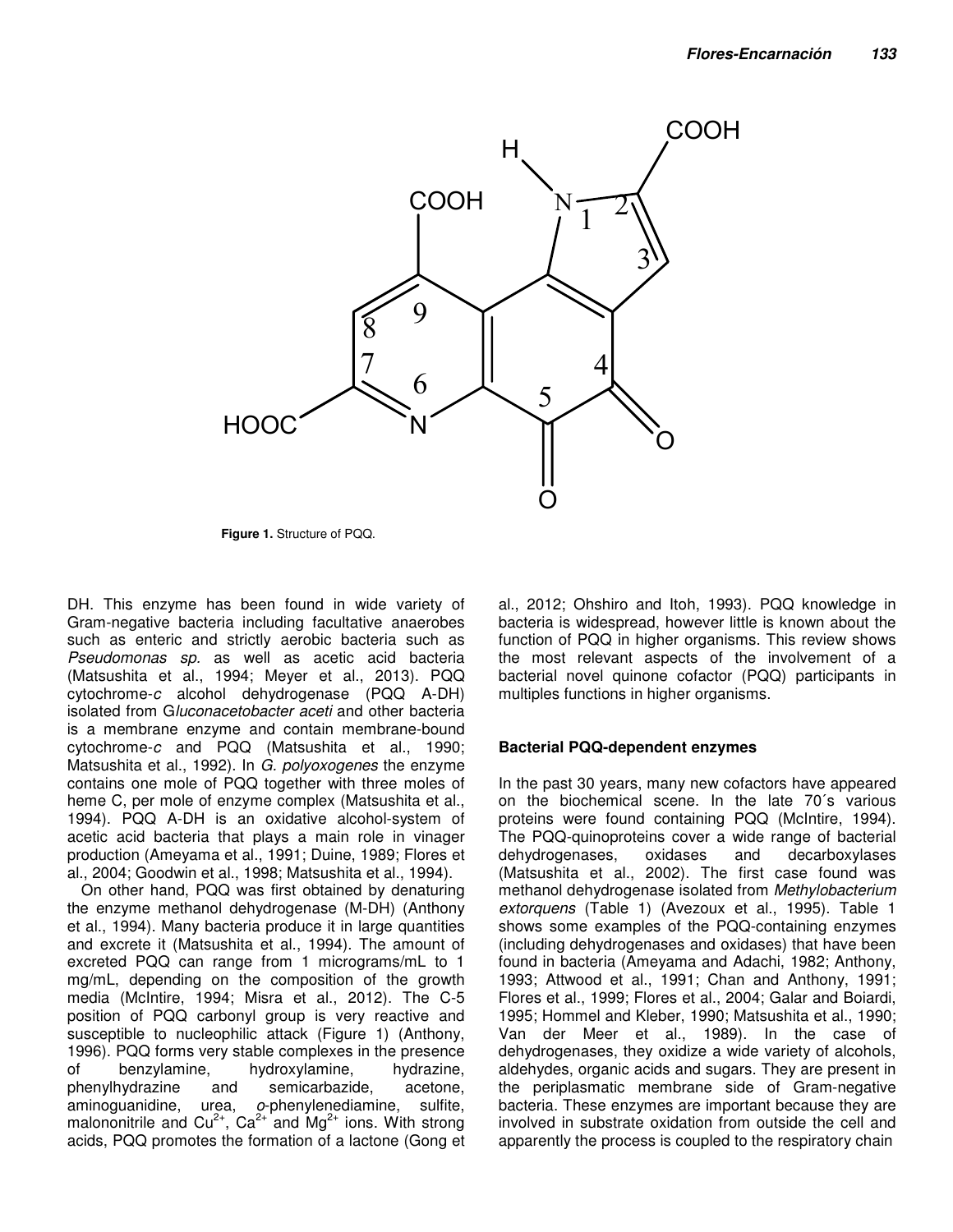**Table 1.** Quinoprotein enzymes found in bacteria.

| <b>PQQ-Quinoprotein</b> | <b>Enzyme</b>           | <b>Bacteria</b>             | <b>References</b>         |
|-------------------------|-------------------------|-----------------------------|---------------------------|
| Dehydrogenase           | Glucose dehydrogenase   | Pseudomonas aeruginosa      | 2,3,7,12                  |
|                         |                         | Gluconobacter suboxydans    | 3,4,16,36,40              |
|                         |                         | G. aceti                    | 3,7,14,16,17              |
|                         |                         | G. diazotrophicus           | 12,17,18                  |
|                         | Methanol dehydrogenase  | Methylobacterium extorquens | 3,4,5,8,10,22             |
|                         |                         | Acetobacter methanolicus    | 3,4,5,8,10,23             |
|                         | Alcohol dehydrogenase   | Gluconobacter. suboxydans   |                           |
|                         | (Quinocytochrome-c)     | G. aceti                    | 4, 16, 17, 18, 34, 35, 36 |
|                         |                         | G. diazotrophicus           |                           |
|                         | Aldehyde dehydrogenase  | Acetobacter rancens         |                           |
|                         |                         | G. aceti                    | 6, 16, 18, 22, 26, 32, 36 |
|                         |                         | G. diazotrophicus           |                           |
| Oxidase                 | Methylamine oxidase     | Arthrobacter P1             | 22,37,38,60               |
| Decarboxylase           | Glutamate decarboxylase | Escherichia coli            | 16, 18, 22, 36            |

and therefore the production of ATP (Anthony, 1996; Gong et al 2012; Matsushita et al., 1994; McIntire, 1994; Meyer et al. 2013). There is only one known example of a bacterial PQQ oxidase: methylamine oxidase found in Gram-positive bacteria Arthrobacter P1. Also in fungi, there have been found others such as galactose oxidase (Van der Meer et al., 1989). These enzymes contain  $Cu^{2+}$ ions due to the excellent chelating properties of PQQ (McIntire, 1994). In E. coli it has been demonstrated the existence of the glutamate decarboxylase, which contains PQQ covalently bound (Duine, 1989). Membrane quinoproteins are anchored to the bacterial cytoplasmic membrane, in which their catalytic sites are oriented toward the the periplasm (Matsushita et al., 1994). These are also known examples of soluble dehydrogenases such as soluble glucose dehydrogenase isolated from Acinetobacter calcoaceticus (Matsushita et al., 2002). Because of its location and action, membrane glucose dehydrogenase provides some ecological advantages related to the oxidation process that occurs outside of the bacteria and the accumulating products (Flores et al., 2004). Such is the case of oxidation of glucose in G. suboxdans, G. aceti, G. diazotrophicus and E. coli, which the process takes place in the periplasmic space and the reaction product (such as gluconic acid) accumulates acidifying the bacterial environment (Cozier and Anthony, 1995; Cozier et al., 1999; Flores et al., 1999; Meyer et al., 2013). The low pH gives the bacteria some sort of advantage in competition with other microorganisms (Matsushita et al., 1994). These are some of the functions of PQQ that have been reported in bacteria. In higher organisms, PQQ is a protective agent against free radicals, promotes growth and development in animals and plants, for what it has proposed as a new vitamin. In the following section are enumerated some of his more important functions of PQQ.

#### **Protective effect of PQQ in oxidative stress**

How it was mentioned, bacterial quinoproteins have PQQ and its presence is important to perform catalysis in many reactions (Anthony, 1996; Duine, 1989; Goodwin and Anthony, 1998; Matsushita et al., 2002). However, it has also been determined that PQQ is present in higher organisms, including mammals and plants (Harrisa et al., 2013; Misra et al., 2012). So in recent years, interest has increased in studying the biological potential of PQQ not only in bacteria but also in eukaryotic organisms due to his clinical potential; for example: the role that PQQ plays in the metabolism of the eye lenses. It was observed that hydrocortisone induced cataracts in chick embryos but it was suppressed by the exogenous administration of PQQ. It what suggests a potential for the prevention of cataracts in human (Ameyama et al., 1991; Katsumata et al., 1988; McIntire, 1998). Catarats are caused by the accumulation of polyol and quinoid compounds (such as dopaquinone and sorbitol) and this could be avoided by using of PQQ, which inhibits the tyrosinase and aldose enzymes that synthesize of the above mentioned compounds, respectively (Katsumata et al., 1988). Other studies have reported the involvement of PQQ as a free radical scavenger (Zhang et al., 2013). The administration of an endotoxin of E. coli in rats diminished considerably their mortality after the PQQ's exogenous administration (Matsumoto et al., 1988). E. coli endotoxin generates superoxide anions which damage cell membranes and produce disseminated intravenous coagulopathies. This was one of the first tests that provided evidence that PQQ acts as a potent free radical scavenger decreasing mortality in rats (Matsumoto et al., 1988; Zhang et al., 2013). Hamagishi et al. (1988) provided further evidence that PQQ suppresses the production of superoxide radicals, which were produced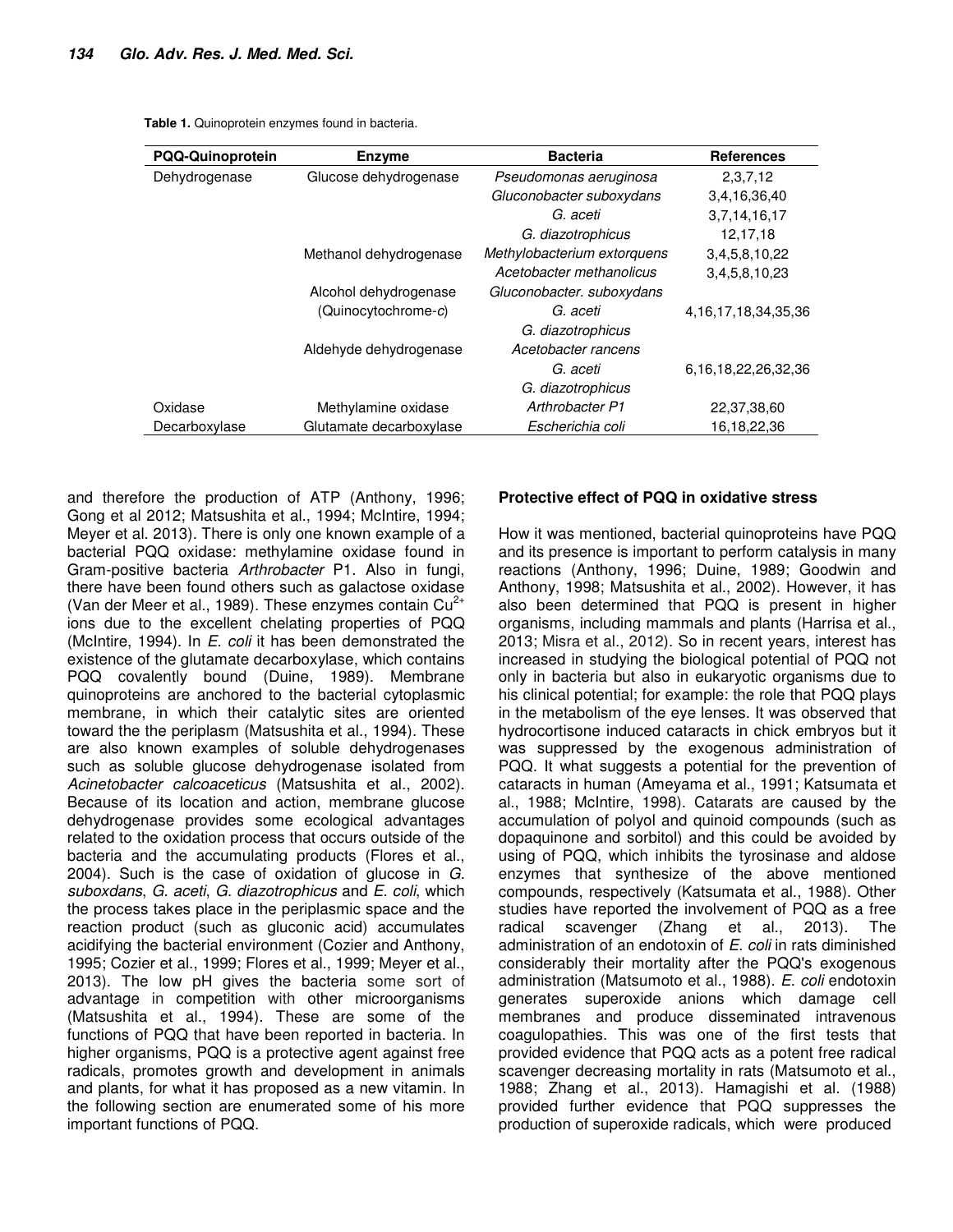by intraperitoneal administration of chemicals or by enzymatic reaction with xanthine oxidase (Hamagishi et al., 1988).

It is known that free radicals generated by oxidative stress have been proposed as a cause of neurodegenerative diseases (Ohwada et al., 2008). PQQ is also known because it increases the production of nerve growth factor (NGF) and protects aspartate receptor, NMDA (N-methyl-D-aspartate) by the direct oxidation of the redox site receptor (Aizenman et al., 1992; Gong et al., 2012; Ohwada et al., 2008; Zhang et al., 2013). Its function is neuroprotective because it removes peroxynitrite radical and stimulates the production of NGF and prevent lipoperoxidation (Harrisa et al., 2013; Yamaguchi et al., 1993; Zhang and Rosenberg, 2002). Oxidative damage in the nervous system caused by free radicals leads to cognitive deficits due to a dysfunction in neurotransmission. In recent years there have been some studies that have shown that vitamin E is a powerful antioxidant that can be used as a dietary supplement in patients with cognitive impairment (Chan et al., 2004; Ohwada et al., 2008). Similarly, it has been shown in rats that other antioxidants such as beta-carotene and vitamin C can prevent learning and memory deficits (Delwing et al., 2006). Ohwada et al. (2008) provided some data regarding the effect of PQQ on cognition in rats that were fed with diets supplemented with PQQ and/or ubiquinone-10  $(Q_{10})$  and normal diets (Ohwada et al., 2008). The results indicated that rats fed with the diet containing PQQ showed greater learning ability than rats fed with a diet devoid of PQQ. Nevertheless, no synergistic effect was seen when PQQ and  $Q_{10}$  were added simultaneously in diet. Vitamin E deficiency in young rats reduces learning ability, similar to what has been observed in older rats (Ohwada et al., 2008). However, the use of a diet supplemented with PQQ showed a significant change in the learning (Fukui et al., 2001; Harrisa et al., 2013; Ohwada et al., 2008). This provides valuable data and the use of PQQ and vitamin E may contribute significantly to cognitive processes, especially when there is a deficiency of the latter. It is known that 6-hydroxydopamine (6-OHDA), paraquat and rotenone are potent neurotoxins that affect the mitochondrial complex I producing free radicals such as superoxide, hydroxyl radical and hydrogen peroxide (Lucas and Marín, 2007; Maita et al., 2008; Taira et al., 2004). Reactive nitrogen species such as nitrogen oxide (NO) and peroxynitrite also cause damage to cells, including neuronal cells. PQQ has been reported as a free radical scavenger like superoxide and hydroxyl radicals in vitro and suppresses the formation of peroxynitrite-induced neurotoxicity and NO (Misra et al., 2004; Zhang and Rosenberg, 2002). Nunome et al. (2008) conducted studies in a dopaminergic cell line of neuroblastoma (SH -SY5Y) and in rat neurons. They showed that PQQ prevents cell death induced by H2O2

and 6-OHDA and that its protective effect is even greater than that of vitamins C and E (Numome et al., 2008). The reaction mechanism is unknown. Nunome et al. (2008) provided some evidence that the addition of PQQ significantly increased the degree of reduction of a regulatory protein called mitochondrial complex I DJ-1. The results suggested that PQQ prevents oxidative status change of DJ-1 (induced by oxidative stress), so the neuroprotective effect of PQQ on neurons subjected to oxidative stress could be attributed in part to the increase in the level of reduction of the DJ-1 protein (Hepner et al., 2004; Numone et al., 2008; Park et al., 2005). To date, antioxidant mechanism of PQQ is not known; however it has been proposed to activate certain signaling pathways linked to proto-oncogene ras and that these should affect the oxidation state of DJ-1 (Kumazawa et al., 2007). It appears to be that DJ-1 is an important protein in the cells, as well as a modulator of the mitochondrial complex I, involved in transcriptional regulation and as a chaperone (Hepner et al., 2004; Taira et al., 2004).

### **Importance of PQQ in animal growth and development**

Although the function of PQQ in animals remains uncertain, its ability to carry out a continuous redox recycling suggests a role as a cofactor, a neuroprotector and especially as a powerfull antioxidant (Gong et al., 2012; Ohwada et al., 2008; Zhang et al., 2012; Zhang and Rosenberg, 2002). In animal models, some studies have found that the size and number of mitochondria present in the tissues are affected by a deficiency of PQQ. For example, in PQQ-deficient mice model it was evident that the number of mitochondria decreased by 30 to 40% compared with mice whose diet was supplemented with PQQ (Steinberg et al., 1994; Stites et al., 2000; Stites et al., 2006). It was also observed that in mice fed with chemically defined diets devoid of PQQ have an abnormal neonatal growth, evidence of bleeding, weak skin, decreased fertility and defects in the immune response, decrease in the levels of interleukin-2 (IL-2) and loss of sensitivity of B and T lymphocytes to mitogens (Steinberg et al., 1994; Stites et al., 2006). In contrast, the addition of PQQ in the diet significantly improved growth and maximum growth was recorded when 1 nmol of PQQ or 300 ng of PQQ per gram of diet was added (Steinberg et al., 1994). Cell cultures have shown that PQQ stimulates growth and proliferation at concentrations as low as 3 nmol PQQ/L of culture media or 3 nmol PQQ per gram of diet. These concentrations of PQQ are closely related to the physiological range of cytokines and growth factors (Naito et al., 1993). At concentrations of 15 to 30 micromolar uM of PQQ per kilogram of weigth, PQQ functions as an antioxidant, as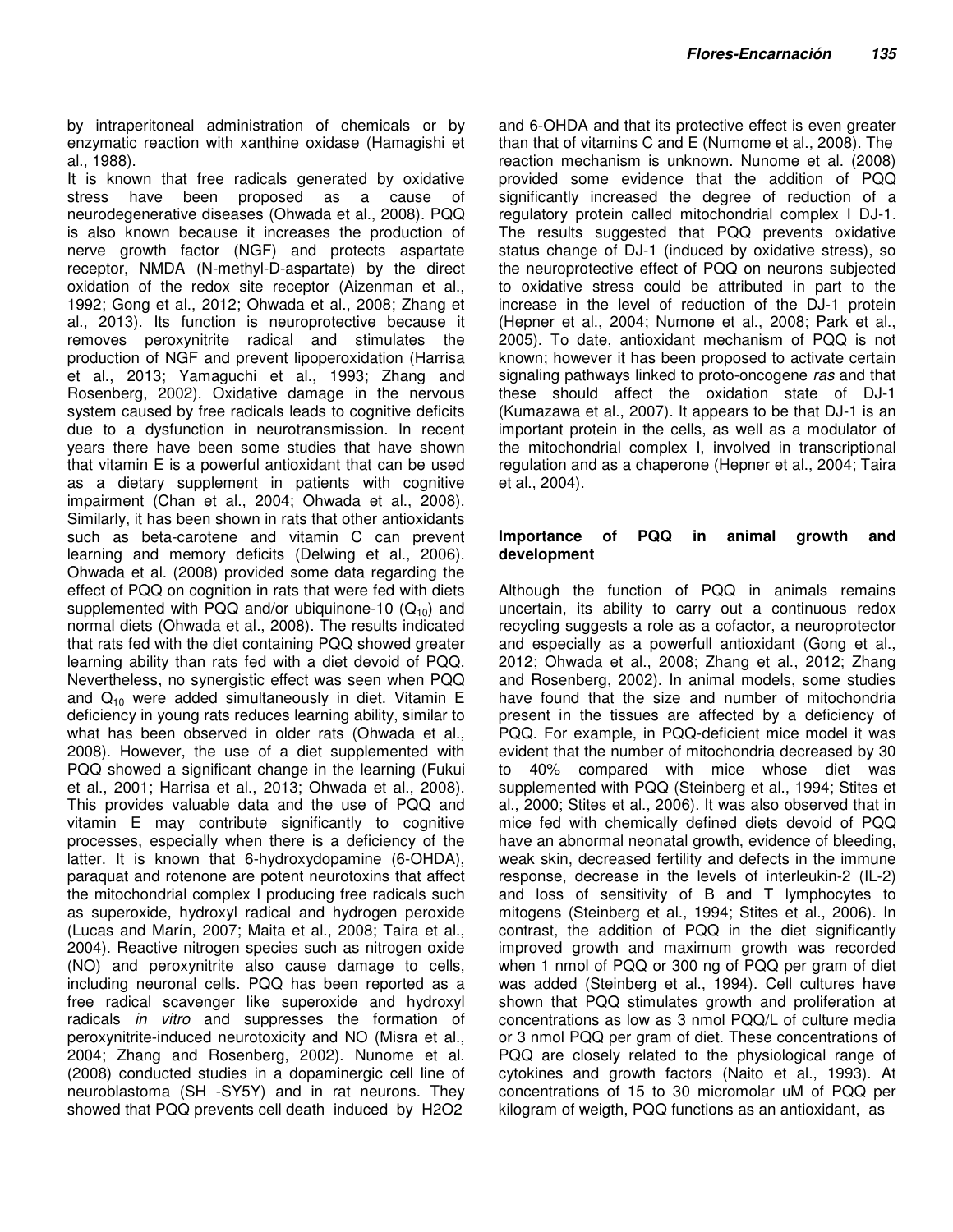a derivative called imidazole pyrroloquinone (IPQ). A study found that at these concentrations PQQ and IPQ protect rats from acute liver damage induced by ethanol or CCl4 (Tsuchida et al., 1993; Urakami et al., 1997). In a rat model in which inflammation and edema was induced using carrageenan, the use of 10 to 30 mg of PQQ per kilogram of weight, allowed a 39% decrease inflammation and edema by 76%.

## **PQQ, a new factor that promotes plant growth**

As mentioned above PQQ promotes the growth and proliferation of animal cells. Recent studies have provided evidence that PQQ also stimulates the vegetal growth (Minorsky, 2008). Rhizobacteria (bacteria that colonize the roots of many plants) stimulate plant growth through different mechanisms. Rhizobacteria are the basis for sustainable agriculture; its use can replace pesticides and chemical fertilizers, which are highly toxic and therefore costly (Tikhonovich and Provorov, 2007). They have been proposed as biofertilizers, since they are easy to grow, managed and obtained. The beneficial effects observed on the ground due to the use of biofertilizers are an increase in dry weight and foliage, the number of flowers and fruits, as well as the total weight of the fruit, reducing the chances of environmental pollution and costs of production (Lucy et al., 2004). Examples of bacteria that have been used for these purposes are Rhizobium sp., Agrobacterium tumefaciens, Azospirillum sp, Pseudomonas sp., among others (Cheng, 2008). These bacteria make mainly symbiosis with plants of legumes and grasses. Pseudomonas fluorescens B16 has been found to be associated with the roots of grasses and other plants. Bacteria stimulate the growth of the plant and also produce some antibacterial substances that are effective against certain radicular pathogens (Choi et al., 2008; Thomashow, 1996). Choi et al. (2008) reported that Ps. fluorescens B16 produces PQQ, which is an important factor in promoting plant growth. The addition of 5 nM of PQQ to 1 micromolar uM of PQQ notably favors vegetal fresh weight (Choi et al., 2008). Its role was confirmed by observing that the PQQ lacking mutants of P. fluorescens B16 are unable to stimulate growth. In plants, it was also shown that the use of P. fluorescens B16 and PQQ, favors the reduction of free radicals and  $H_2O_2$ , suggesting that PQQ acts as an antioxidant agent in plants.

# **The role of PQQ: a new vitamin**

It appears to be that PQQ is present in most living organisms. As can be seen PQQ is found in bacteria, animals, plants, and surely must be present in protists and fungi. In addition to its roles as a neuroprotective and antioxidant agent, PQQ has been proposed as a new

vitamin and redox cofactor present in mammals and plants (Takaoki and Tadafumi, 2003). Like adenine and flavin dinucleotides PQQ is acquired through the diet and has been proposed that it could also be acquired by intestinal absorption from PQQ produced by bacteria in the digestive tract (Stites et al., 2000). In relation to diet, it has been possible to quantify PQQ in some foods. For example, the concentration of PQQ (microgram per liter or µgram per kilogram) has been reported in products such as white vinegar (0.3-2.0), cow milk (3.4), egg whites (4.1), apples (6.0), oranges (7), tomatos (9), bananas (13), carrots (17), papaya (27), kiwi (27), cucumber (28), fermented soybean (61), chicken breast (140-180), and cocoa powder (800) (Misra et al., 2012; Stites et al., 2000). Other authors have proposed that PQQ is synthesized in the tissues of living beings, but there is a lot of controversy about it. Although PQQ is present in tissues, metabolic pathways that can participate are unknown. Takaoki and Tadafumi (2003) identified in mice a PQQ-dependent dehydrogenase, which is important for the degradation of lysine (Takaoki and Tadafumi, 2003). In animals, lysine is an essential amino acid that is degraded into saccharopine, and then converted to 2-aminoadipic-6 -semialdehyde (ASA) acid. ASA is then oxidized to 2-aminoadipic acid (AAA). These authors have proposed that PQQ is required by the AAS-dehydrogenase enzyme, which catalyzes the oxidation of 2-aminoadipic-6-semialdehyde-2-aminoadipic acid (Takaoki and Tadafumi, 2003). Therefore, many it is necessary for being glimpsed on the role of PQQ in cell metabolism in different organisms, but it is important to mention that this quinone confers significant protection to nerve cells and it is believed to be a powerful free radical scavenger, protecting them of oxidative stress.

# **CONCLUSIONS**

Pyrroloquinoline quinone (PQQ) has been proposed as a new vitamin and redox cofactor that it is present in most living organisms. PQQ was first discovered in methylotrophic bacteria and it is involved in direct oxidation of sugars, alcohols, aldehydes and other important metabolites. So far, there is no evidence that PQQ is synthesized in mammals, for what has proposed that it is obtained by intestinal absorption from the diet and bacterial normal flora. Trace amounts of PQQ have been found in human and rat tissue; in plants there is no exception. This suggests that PQQ is a micronutrient with biological activity in mammals, however the metabolic pathways that need of PQQ are yet known. So far is has been indicated that the physiological role of PQQ varies and that it can act as a efficiently free radical scavenger that destroying superoxide and hydroxyl. It has also been observed that it is able to inhibit lipoperoxidation, maintained the reduced state of some regulatory compo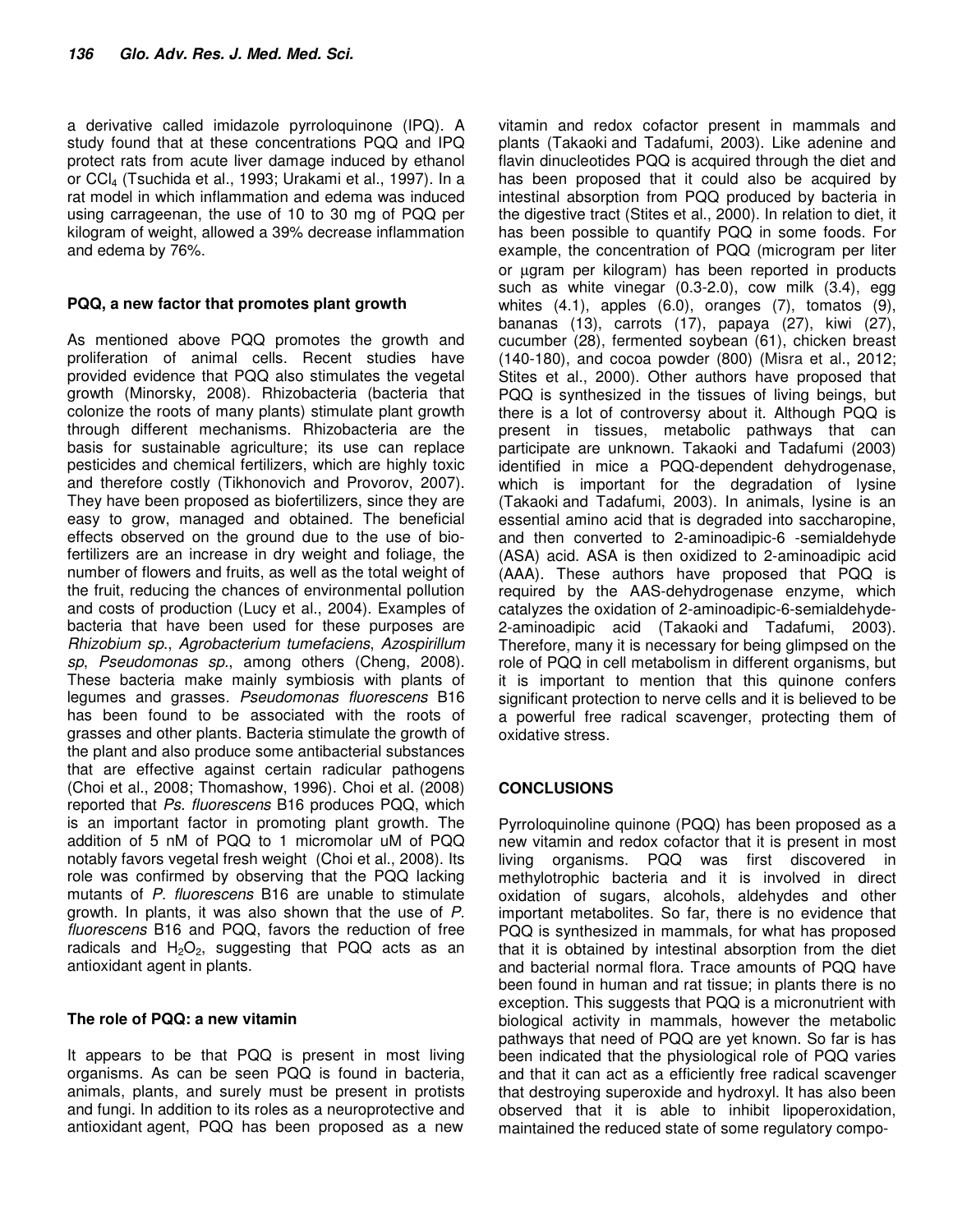nents of the cell such as protein DJ-1. PQQ has been also used in high-dose of PQQ has been used to protect the brain from damage by hypoxia or ischemia; to reduce inflammation and edema induced by carrageenan and to protect the liver from damage caused by ethanol or  $CCl<sub>4</sub>$ , among others. It can be concluded that PQQ has special properties and a great biological potential, so PQQ must be presented in future years as a possible alternative for the treatment of some of the neurodegenerative diseases of our time.

#### **ACKNOWLEDGMENTS**

We appreciate the enthusiastic collaboration and technical support of Dr. Concepcion Martinez Solis-ADNBiomédica and LBM. José Luis Meza for his valuable and critical review of the manuscript. At the same time appreciate the facilities provided by the PROMEP and the Facultad de Medicina-BUAP to carry out this work.

#### **REFERENCES**

- Aizenman E, Hartnett KA, Zhong C, Gallop PM, Rosenberg PA (1992). Interaction of the putative essential nutrient pyrroloquinoline quinone with the N-methyl-D-aspartate receptor redox modulatory site. J. Neurosci. 12:2362- 2369.
- Ameyama M, Adachi O (1982). D-glucose dehydrogenase from Pseudomonas fluorescens, membrane-bound. Methods in Enzymol. 89:149-154.
- Ameyama M, Matsushita K, Shinawaga E, Adachi O (1991). Biochemical and physiological functions of pyrroloquinoline quinone. Vit. and Horm. 46:229-278.
- Anthony C (1996). Quinoprotein-catalyzed reactions. Biochem. J. 320:697-711.
- Anthony C, Ghosh M, Blake CCF (1994). The structure and function of methanol dehydrogenase and related quinoproteins containing pyrrolo-quinoline quinone. Biochem. J. 304:665-674.
- Anthony, C. Methanol dehydrogenase in gram-positive bacteria. In V. Davidson (ed). Principles and applications of quinoproteins. Dekker. 1993. New York. pp. 17-45.
- Attwood MM, Johannes P, Van Dijken P, Pronk JT (1991). Glucose metabolism and gluconic acid production by Acetobacter diazotrophicus. J. Ferment. Bioengin. 72:101-105.
- Avezoux A, Matthew MG, Anthony C (1995). The role of the novel disulphide ring in the active site of the quinoprotein methanol dehydrogenase from Methylobacterium extorquens. Biochem. J. 307:735-741.
- Chan AS, Cheung MC, Law SC, Chan JH, Phase H (2004). Phase II study of alpha-tocopherol in improving the cognitive function of patients with temporal lobe radionecrosis. Cancer. 100:398-404.
- Chan HTC, Anthony C (1991). The interaction of methanol dehydrogenase and cytochrome  $c<sub>L</sub>$  in the acidophilic methylotroph Acetobacter methanolicus. Biochem. J. 280:139-146.
- Cheng Q (2008). Perspectives in biological nitrogen fixation research. J. Integr. Plant Biol. 50:786-798.
- Choi O, Kim J, Kim JG, Jeong Y, Moon JS, Park CS (2008). Pyrroloquinoline quinone is a plant growth promotion factor produced by Pseudomonas fluorescens B16. Plant Physiol. 146:657- 668.
- Cozier GE, Anthony C (1995). Structure of the quinoprotein glucose dehydrogenase of Escherichia coli modelled on that of methanol dehydrogenase from Methylobacterium extorquens. Biochem. J. 312:679-685.
- Cozier GE, Salleh RA, Anthony C (1999). Characterization of the membrane quinoprotein glucose dehydrogenase from Escherichia coli and characterization of a site-directed mutant in which histidine-262 has been changed to tyrosine. Biochem. J. 340:639-647.
- Delwing D, Bavaresco CS, Monteiro SC, Matte C, Netto CA, Wyse TS (2006). α-Tocopherol and ascorbic acid prevent memory deficits provoked by chronic hyperprolinemia in rats. Behav. Brain Res. 168:185-189.
- Duine JA (1989). PQQ and quinoproteins: an important novel field in enzymology. Anton van Leeuw. 56:3-12.
- Flores-Encarnación M, Contreras-Zentella M, Soto-Urzúa L, Aguilar GA, Baca BE, Escamilla JE (1999). The respiratory system and diazotrophic activity of Acetobacter diazotrophicus PAL5. J. Bacteriol. 181:6987-6995.
- Flores-Encarnación M, Sánchez-Cuevas M, Ortiz-Gutiérrez F (2004). Las PQQ-deshidrogenasas. Un novedoso ejemplo de quinoproteínas bacterianas. Rev. Latinoam. Microbiol. 46:47-59.
- Fukui K, Hayasaka T, Shinkai T, Suzuki S, Abe K, Urano S (2001). Impairment of learning and memory in rats caused by oxidative stress and aging, and changes in antioxidative defense systems. Annal. N.Y. Acad. Sci. 928:168-175.
- Galar ML, Boiardi JI (1995). Evidence for a membrane-bound pyrroloquinoline quinone-linked glucose dehydrogenase in Acetobacter diazotrophicus. Appl. Microbiol. Biotechnol. 43:713-716.
- Gong D, Geng C, Jiang L, Aoki Y, Nakano M, Zhong L (2012). Effect of pyrroloquinoline quinone on neuropathic pain following chronic constriction injury of the sciatic nerve in rats. Eur. J. Pharmacol. 697:53-58.
- Goodwin PM, Anthony C (1998). The biochemistry, physiology and genetics of PQQ and PQQ-containing enzymes. Adv Microb Physiol. 40:1-80.
- Hamagishi Y, Murata S, Kamei K, Oki T, Ameyama M (1988). Novel pharmacological activity of a novel cofactor PQQ. Radical scavengerlike activity. Abstr. Annu. Meet. Jpn. Pharmacol. Soc. 109 th., pp. 42.
- Harrisa CB, Chowanadisaia W, Mishchuka DO, Satrea MA, Slupskya CM, and Rucker RB (2013). Dietary pyrroloquinoline quinone (PQQ) alters indicators of inflammation and mitochondrial-related metabolism in human subjects. J. Nutrit. Biochem. 24:2076-2084.
- Hepner F, Engidawork E, Ulfig N, Pollak A, Lubec G (2004). Chemical identification and characterization of DJ-1 protein in human fetal amygdala. Neuroembryol.3:60-64.
- Hommel R, Kleber HP (1990). Properties of the quinoprotein aldehyde dehydrogenase from Acetobacter rancens. J. Gen. Microbiol. 136:1705-1711.
- Katsumata M, Ohsawa Y, Nakagiri C, Nakano S (1988). Anticataract agent. Jpn. Pat. 63:41421-41425.
- Kumazawa T, Hiwasa T, Takiguchi M, Suzuki O, Sato K (2007). Activation of Ras signaling pathways by pyrroloquinoline quinone in NIH3T3 mouse fibroblasts. Int. J. Mol. Med.19:765-770.
- Lucas I, Marín I (2007). A new evolutionary paradigm for the Parkinson disease gene DJ-1. J. Mol. Biol. Evol. 24:551-561.
- Lucy M, Reed E, Glick BR (2004). Applications of free living plant growth-promoting rhizobacteria. Anton. Van Leeuwen. 86:1-25.
- Maita C, Tsuji S, Yabe I, Hamada S, Ogata A, Maita H (2008). Secretion of DJ-1 into the serum of patients with Parkinson's disease. Neurosc. Letters. 431:86-89.
- Marison IW, Attwood MM (1980). Partial purification and characterization of the dye-linked formaldehyde dehydrogenase from Hyphomicrobium X. J. Gen. Microbiol. 117:305-313.
- Matsumoto T, Susuki O, Hayakawa H, Omiso S, Hayakawa N, Nimura Y (1988). Effects of exogenous PQQ on mortality rate and some biochemical parameters during endotoxin shock in rats. In PQQ and quinoproteins. JA Jongejan and JA Duine (eds). 1988. Kluwer. The Hague. pp. 162-164.
- Matsushita K, Shinagawa E, Adachi O, Ameyama M (1990). Cytochrome  $a_1$  of Acetobacter aceti is a cytochrome ba functioning as ubiquinol oxidase. Proc. Natl. Sci. USA. 87:9863-9867.
- Matsushita K, Ebisuya H, Ameyama M, Adachi O (1992). Change of the terminal oxidase from cytochrome  $a_1$  in shaking cultures to cytochrome or in static cultures of Acetobacter aceti. J. Bacteriol. 174:122-129.